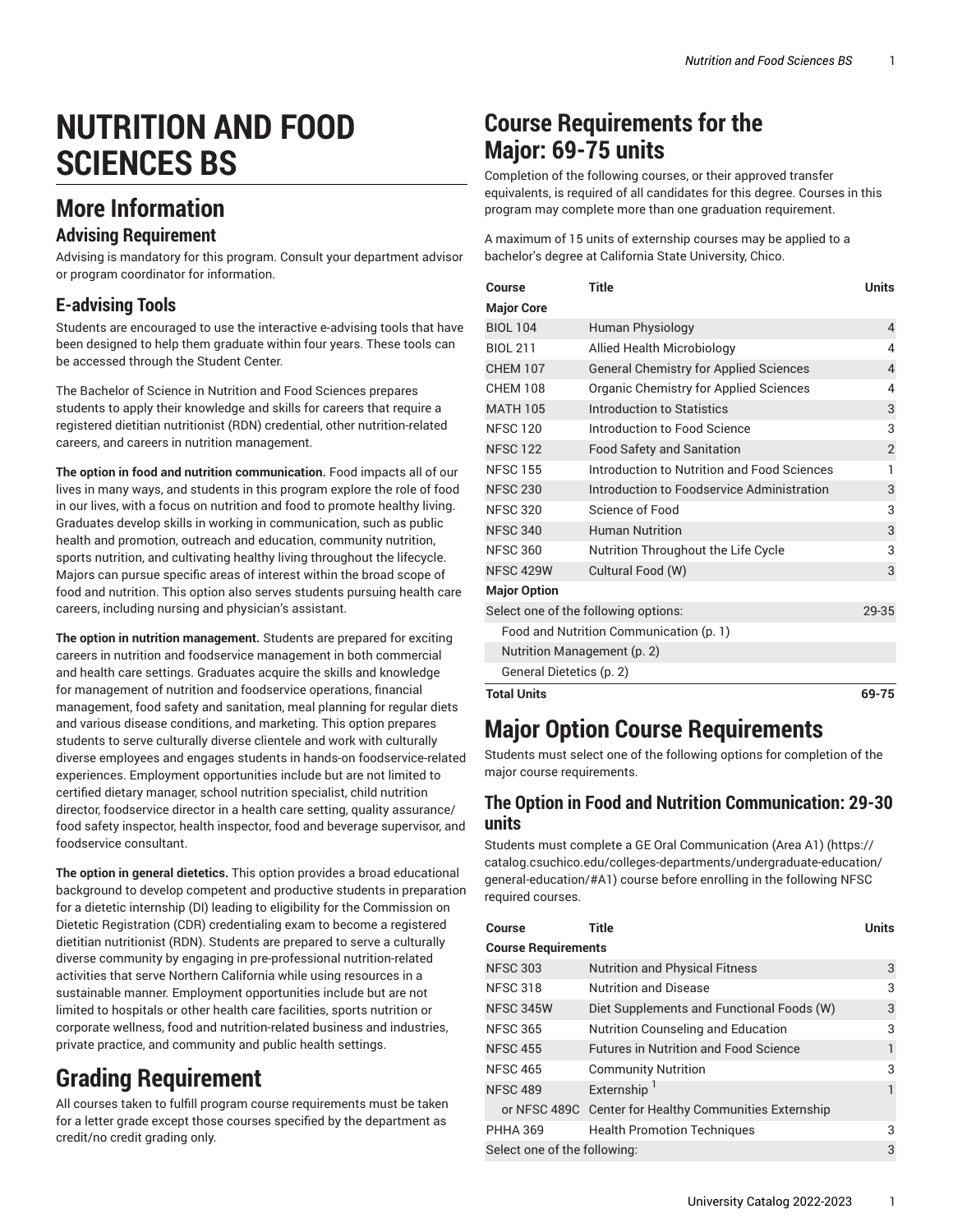| <b>CMST 233</b>      | Foundations of Interpersonal Communication        |         |
|----------------------|---------------------------------------------------|---------|
| <b>CMST 235</b>      | Intercultural Communication Theories and Practice |         |
| <b>Area of Study</b> |                                                   |         |
|                      | Select one of the following areas:                | $6 - 7$ |
|                      | Lifecycle Nutrition (p. 2)                        |         |
|                      | Media and Writing (p. 2)                          |         |
|                      | Sports Nutrition (p. 2)                           |         |
| <b>Total Units</b>   |                                                   | 29-30   |

1 Students are required to take 1 unit of externship in one of the areas of study. Please see the designated advisor of one of the core areas described below for recommendations on externship placements.

#### **Area of Study**

The following courses, or their approved transfer equivalents, are required depending upon the area of study chosen. Students must select one of the following areas of study for completion of the major course requirements.

#### <span id="page-1-2"></span>**Lifecycle Nutrition Area of Study: 6 units**

| Course                       | Title                                | <b>Units</b> |
|------------------------------|--------------------------------------|--------------|
| Select one of the following: |                                      | 3            |
| <b>NFSC 468</b>              | <b>Child Nutrition</b>               |              |
| <b>NFSC 469</b>              | <b>Nutrition and Aging</b>           |              |
| Select one of the following: |                                      | 3            |
| <b>CHLD 252</b>              | <b>Child Development</b>             |              |
| <b>CHLD 354</b>              | The School-Aged Child                |              |
| <b>PHHA 541</b>              | Health in the Later Years            |              |
| <b>SWRK 474</b>              | Policy and Programs for Older Adults |              |
| <b>Total Units</b>           |                                      | 6            |

#### <span id="page-1-3"></span>**Media and Writing Area of Study: 6 units**

| Course                       | <b>Title</b>                                                  | <b>Units</b> |
|------------------------------|---------------------------------------------------------------|--------------|
| Select two of the following: |                                                               |              |
| <b>JOUR 130W</b>             | Professional Writing for Public Audiences (W)                 |              |
| <b>JOUR 255</b>              | Digital Literacy and Media Technology                         |              |
| <b>JOUR 260W</b>             | Writing for Mass Media (W)                                    |              |
| JOUR 325W                    | Magazine Writing (W)                                          |              |
| <b>MADT 103W</b>             | Writing for Screen Media (W)                                  |              |
| <b>MADT 206</b>              | Introduction to Commercial Photography and<br>Digital Imaging |              |
| <b>MADT 219</b>              | Social Media Technologies                                     |              |
| <b>MADT 371</b>              | Media and Learning                                            |              |
| <b>Total Units</b>           |                                                               | 6            |
|                              | <b>Sports Nutrition Area of Study: 6-7 units</b>              |              |
| Course                       | Title                                                         | <b>Units</b> |
| Select two of the following: |                                                               | $6 - 7$      |
| <b>KINE 323</b>              | Physiology of Exercise                                        |              |
| <b>KINF 482</b>              | Exercise Pathophysiology                                      |              |
| <b>NFSC 403</b>              | <b>Sports Nutrition</b>                                       |              |

#### <span id="page-1-4"></span>**Total Units 6-7**

### <span id="page-1-0"></span>**The Option in Nutrition Management: 30 units**

| Course                       | Title                                                                     | <b>Units</b>   |
|------------------------------|---------------------------------------------------------------------------|----------------|
| ACCT <sub>201</sub>          | Introduction to Financial Accounting                                      | 3              |
| <b>MKTG 305</b>              | <b>Survey of Marketing</b>                                                | 3              |
| <b>NFSC 318</b>              | <b>Nutrition and Disease</b>                                              | 3              |
| <b>NFSC 430</b>              | <b>Foodservice Procurement and Management</b>                             | 3              |
| <b>NFSC 431W</b>             | <b>Foodservice Equipment and Production Systems</b><br>(W)                | 3              |
| <b>NFSC 455</b>              | <b>Futures in Nutrition and Food Science</b>                              | $\mathbf{1}$   |
| <b>NFSC 489</b>              | Externship <sup>1</sup>                                                   | $\overline{2}$ |
|                              | or NFSC 489C Center for Healthy Communities Externship                    |                |
| <b>NFSC 530</b>              | Nutrition Program Management and<br>Administration                        | 3              |
| <b>RHPM 420</b>              | Budgeting and Finance in Recreation, Hospitality,<br>and Parks Management | 3              |
| Select one of the following: |                                                                           | 3              |
| <b>NFSC 468</b>              | <b>Child Nutrition</b>                                                    |                |
| <b>NFSC 469</b>              | <b>Nutrition and Aging</b>                                                |                |
| Select one of the following: |                                                                           | 3              |
| BCOM 300W                    | Communication in Business (W)                                             |                |
| <b>BI AW 414</b>             | Labor Law and Collective Bargaining                                       |                |
| <b>MGMT 304</b>              | Human Resource Management                                                 |                |
| <b>MKTG 371</b>              | <b>Consumer Behavior</b>                                                  |                |
| NFSC 499H                    | <b>Honors Senior Thesis or Project</b>                                    |                |
| <b>PHHA 331</b>              | The Healthcare Delivery System                                            |                |
| <b>PHHA 541</b>              | <b>Health in the Later Years</b>                                          |                |
| <b>SWRK 474</b>              | Policy and Programs for Older Adults                                      |                |
| <b>Total Units</b>           |                                                                           | 30             |

 $<sup>1</sup>$  At least 2 units are required.</sup>

### <span id="page-1-1"></span>**The Option in General Dietetics: 35 units**

Registered dietitians nutritionists (RDNs) are food and nutrition experts who have met these criteria to earn the RDN credential:

- 1. Completed a minimum of a bachelor's degree or master's degree at a U.S. regionally accredited university or college and coursework approved by the Commission on Accreditation Council for Education in Nutrition and Dietetics (ACEND) of the Academy of Nutrition and Dietetics (AND). Courses in the option in general dietetics meet the requirements of the Academy of Nutrition and Dietetics for an accredited Didactic Program in Dietetics (DPD).
- 2. Completed a post-baccalaureate ACEND accredited supervised practice program.
- 3. Pass a national registration exam.

The Commission on Dietetics Registration (CDR) has mandated that beginning **January 1, 2024**, a minimum of a graduate degree will be required to sit for the RDN credential exam.

See [Prerequisites](#page-3-0) for Admission to the Option in General Dietetics [\(p. 4](#page-3-0)) for additional information.

| Course          | Title                                | <b>Units</b> |
|-----------------|--------------------------------------|--------------|
| <b>CHEM 350</b> | Introductory Biochemistry            |              |
| CHEM 350L       | Introductory Biochemistry Laboratory |              |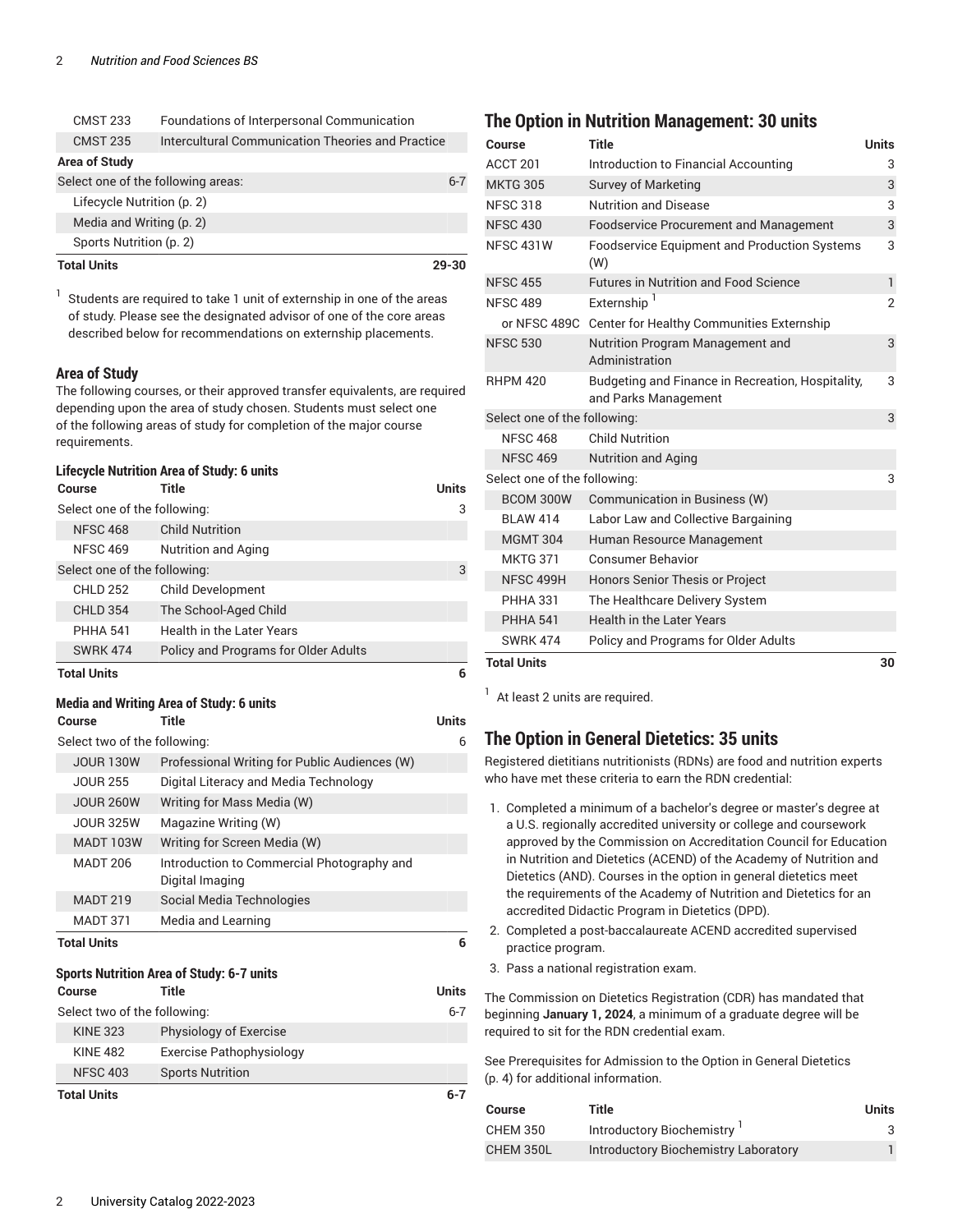| <b>Total Units</b> |                                                            | 35             |
|--------------------|------------------------------------------------------------|----------------|
| <b>PSYC101</b>     | Principles of Psychology                                   | 3              |
| <b>NFSC 471</b>    | <b>Medical Nutrition Therapy II</b>                        | $\overline{4}$ |
| <b>NFSC 470</b>    | <b>Medical Nutrition Therapy I</b>                         | $\overline{4}$ |
| <b>NFSC 465</b>    | <b>Community Nutrition</b>                                 | 3              |
| <b>NFSC 457</b>    | <b>Futures in Dietetics</b>                                | $\mathbf{1}$   |
| <b>NFSC 440</b>    | <b>Advanced Human Nutrition</b>                            | 4              |
| <b>NFSC 431W</b>   | <b>Foodservice Equipment and Production Systems</b><br>(W) | 3              |
| <b>NFSC 430</b>    | <b>Foodservice Procurement and Management</b>              | 3              |
| <b>NFSC 365</b>    | <b>Nutrition Counseling and Education</b>                  | 3              |
| NFSC 345W          | Diet Supplements and Functional Foods (W)                  | 3              |

1 It is highly recommended that CHEM 350 be in progress or completed the semester students apply for admission to the option.

#### **Clinical Nutrition**

Students preparing for advanced degrees or careers in nutrition research should complete the required units of the Option in General Dietetics and also complete the following courses, which include a Chemistry minor.

| Course             | Title                               | <b>Units</b> |
|--------------------|-------------------------------------|--------------|
| <b>BIOL 303</b>    | <b>Human Genetics</b>               | 3            |
| or BIOL 360        | Genetics                            |              |
| <b>BIOL 416</b>    | Vertebrate Physiology               | 4            |
| <b>CHEM 270</b>    | Organic Chemistry I                 | 4            |
| <b>CHEM 320</b>    | <b>Quantitative Analysis</b>        | 4            |
| <b>CHEM 370</b>    | <b>Organic Chemistry II</b>         | 3            |
| CHEM 370L          | <b>Organic Chemistry Laboratory</b> |              |
| <b>CHEM 451</b>    | <b>Biochemistry I</b>               | 3            |
| CHEM 453L          | <b>Biochemistry Laboratory</b>      |              |
| <b>Total Units</b> |                                     | 23           |

### **Electives Requirement**

To complete the total units required for the bachelor's degree, select additional elective courses from the total University offerings. You should consult with an advisor regarding the selection of courses which will provide breadth to your University experience and possibly apply to a supportive second major or minor.

| Course                            | Title                                     | Units   |
|-----------------------------------|-------------------------------------------|---------|
| <b>Suggested Elective Courses</b> |                                           |         |
| <b>NFSC 489</b>                   | Externship                                | $1 - 6$ |
| NFSC 489C                         | Center for Healthy Communities Externship | 1-6     |

## **Honors in the Major**

Honors in the Major is a program of independent work in your major. It requires 6 units of honors course work completed over two semesters.

The Honors in the Major program allows you to work closely with a faculty mentor in your area of interest on an original performance or research project. This year-long collaboration allows you to work in your field at a professional level and culminates in a public presentation of your work. Students sometimes take their projects beyond the University for submission in professional journals, presentation at conferences, or academic competition. Such experience is valuable for graduate

school and professional life. Your honors work will be recognized at your graduation, on your permanent transcripts, and on your diploma. It is often accompanied by letters of commendation from your mentor in the department or the department chair.

Some common features of Honors in the Major program are:

- You must take 6 units of Honors in the Major course work. All 6 units are honors classes (marked by a suffix of H), and at least 3 of these units are independent study (399H, 499H, 599H) as specified by your department. You must complete each class with a minimum grade of B.
- You must have completed 9 units of upper-division course work or 21 overall units in your major before you can be admitted to Honors in the Major. Check the requirements for your major carefully, as there may be specific courses that must be included in these units.
- Yourcumulative#GPA should be at least 3.5 or within the top 5% of majors in your department.
- Your GPAin your major#should be at least 3.5 or within the top 5% of majors in your department.
- Most students apply for or are invited to participate in Honors in the Major during the second semester of their junior year. Then they complete the 6 units of course work over the two semesters of their senior year.
- Your honors work culminates with a public presentation of your honors project.

While Honors in the Major is part of the Honors Program, each department administers its own program. Please contact your major department or major advisor to apply.

See Bachelor's Degree [Requirements \(https://catalog.csuchico.edu/](https://catalog.csuchico.edu/undergraduate-requirements/bachelors-degree-requirements/) [undergraduate-requirements/bachelors-degree-requirements/](https://catalog.csuchico.edu/undergraduate-requirements/bachelors-degree-requirements/)) for complete details on general degree requirements. A minimum of 39 units, including those required for the major, must be upper division.

## **General Education Requirements: 48 units**

See General [Education \(https://catalog.csuchico.edu/colleges](https://catalog.csuchico.edu/colleges-departments/undergraduate-education/general-education/)[departments/undergraduate-education/general-education/\)](https://catalog.csuchico.edu/colleges-departments/undergraduate-education/general-education/) and the [Class Schedule](http://www.csuchico.edu/schedule/) ([http://www.csuchico.edu/schedule/\)](http://www.csuchico.edu/schedule/) for the most current information on General Education Requirements and course offerings.

### **Diversity Course Requirements: 6 units**

You must complete a minimum of two courses that focus primarily on cultural diversity. At least one course must be in U.S. Diversity (USD) and at least one in Global Cultures (GC). See Diversity [Requirements](https://catalog.csuchico.edu/undergraduate-requirements/diversity-requirements/) [\(https://catalog.csuchico.edu/undergraduate-requirements/diversity](https://catalog.csuchico.edu/undergraduate-requirements/diversity-requirements/)[requirements/](https://catalog.csuchico.edu/undergraduate-requirements/diversity-requirements/)) for a full list of courses. Most courses taken to satisfy these requirements may also apply to General [Education \(https://](https://catalog.csuchico.edu/colleges-departments/undergraduate-education/general-education/) [catalog.csuchico.edu/colleges-departments/undergraduate-education/](https://catalog.csuchico.edu/colleges-departments/undergraduate-education/general-education/) [general-education/](https://catalog.csuchico.edu/colleges-departments/undergraduate-education/general-education/)).

## **Upper-Division Writing Requirement**

Writing Across the Curriculum [\(EM 17-009 \(http://www.csuchico.edu/](http://www.csuchico.edu/prs/EMs/2017/17-009.shtml/) [prs/EMs/2017/17-009.shtml/](http://www.csuchico.edu/prs/EMs/2017/17-009.shtml/))) is a graduation requirement and may be demonstrated through satisfactory completion of four Writing (W) courses, two of which are designated by the major department. See [Mathematics/Quantitative](https://catalog.csuchico.edu/undergraduate-requirements/mathematicsquantitative-reasoning-writing-requirements/) Reasoning and Writing Requirements [\(https://catalog.csuchico.edu/undergraduate-requirements/](https://catalog.csuchico.edu/undergraduate-requirements/mathematicsquantitative-reasoning-writing-requirements/)